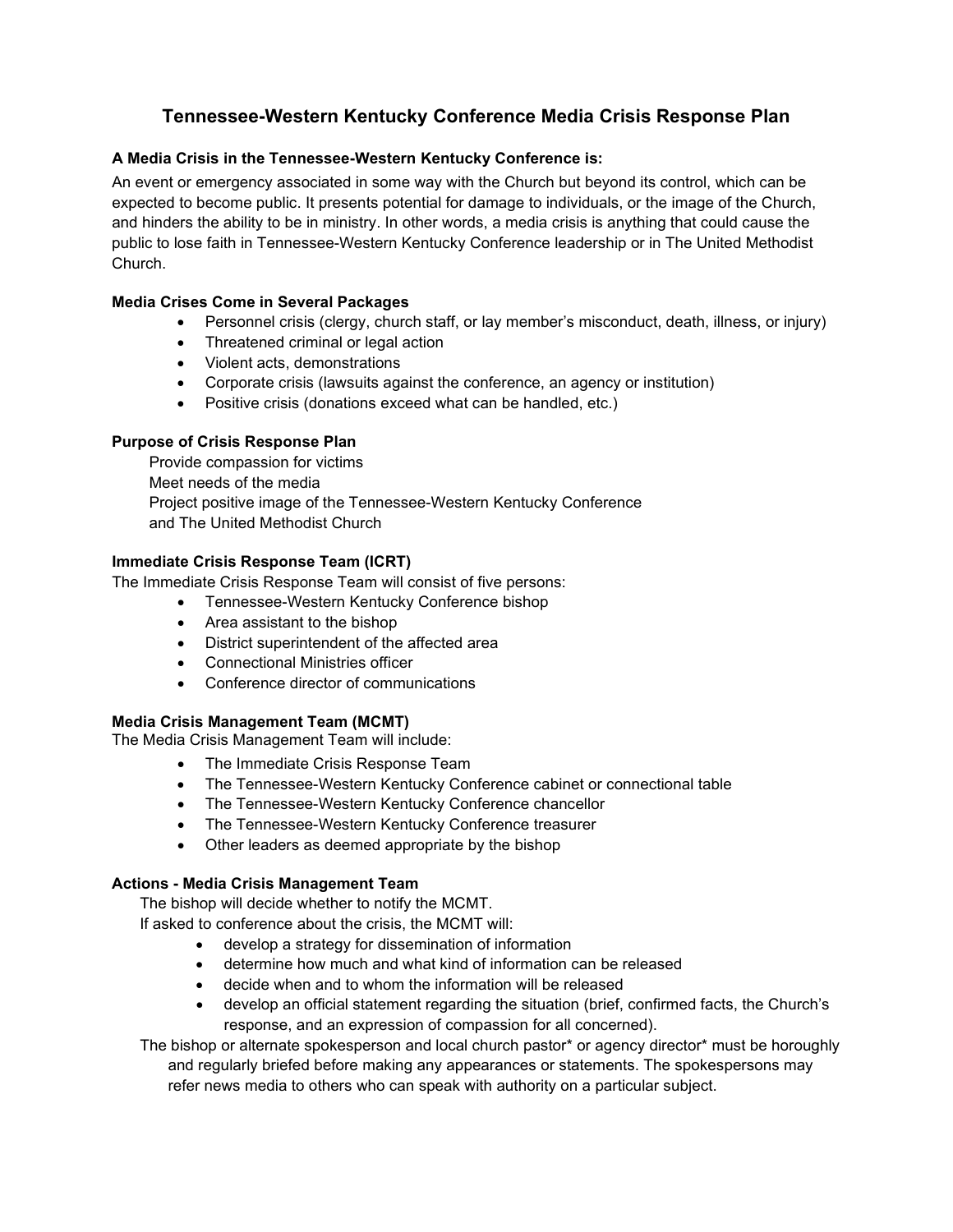\*If the local church pastor or agency director is intimately involved in the crisis, s/he will not be a spokesperson.

- The MCMT will determine whether the spokesperson should leave immediately for the location of the crisis (such as a church camp or church building). This may be necessary if reporters are already on site and there is no spokesperson present.
- The bishop or alternate spokesperson must establish a schedule for regular briefing sessions of team members for the purpose of updates and discussion during the first few days of the crisis when media interest will be most intense.
- The team is authorized to engage other professionals as needed. The bishop or his/her designate and the team should determine who receives information, updates and copies of all statements and releases.

The team agrees to provide 24-hour availability and access to one another.

## **Responsibilities of Team Members**

## **The Bishop and/or Assistant to the Bishop and Alternate Spokespersons will:**

- review public reports on crisis
- clear calendar when press conference is necessary
- be available for key media interviews
- work with team to review facts and anticipate questions
- provide background information to team
- provide contact phone numbers to director of communications when out of state

## **The Director of Communications will:**

- gather pertinent information
- assist spokespersons in preparing public statements
- prepare background information handouts for media
- monitor flow of information
- monitor and report media activity to members of Media Crisis Management Team
- advise support staff on how to handle calls relating to the case
- provide the bishop and support staff with personal itinerary when trip is planned
- provide training of lay personnel, cabinet, staff, etc.
- be available to support pastor if crisis involves local church

If the crisis is of large proportions, will notify clergy and laity in the conference using email, email newsletter, letter, website, and/or social media. (Notices will also be emailed to district offices.)

#### **The Conference Chancellor/Legal Counsel will:**

- provide information on liability related to the crisis
- review statements and releases to the media for legal implications
- provide a list of alternate lawyers to be contacted if chancellor is unavailable
- be available 24 hours a day for consultation when necessary, during a crisis

#### **The Media Crisis Management Team will:**

- provide 24-hour availability at least during first few days of crisis
- develop a strategy for dissemination of information
- develop an official statement regarding the crisis
- determine how much, what kind and to whom information will be released
- provide communications with phone number if outside the area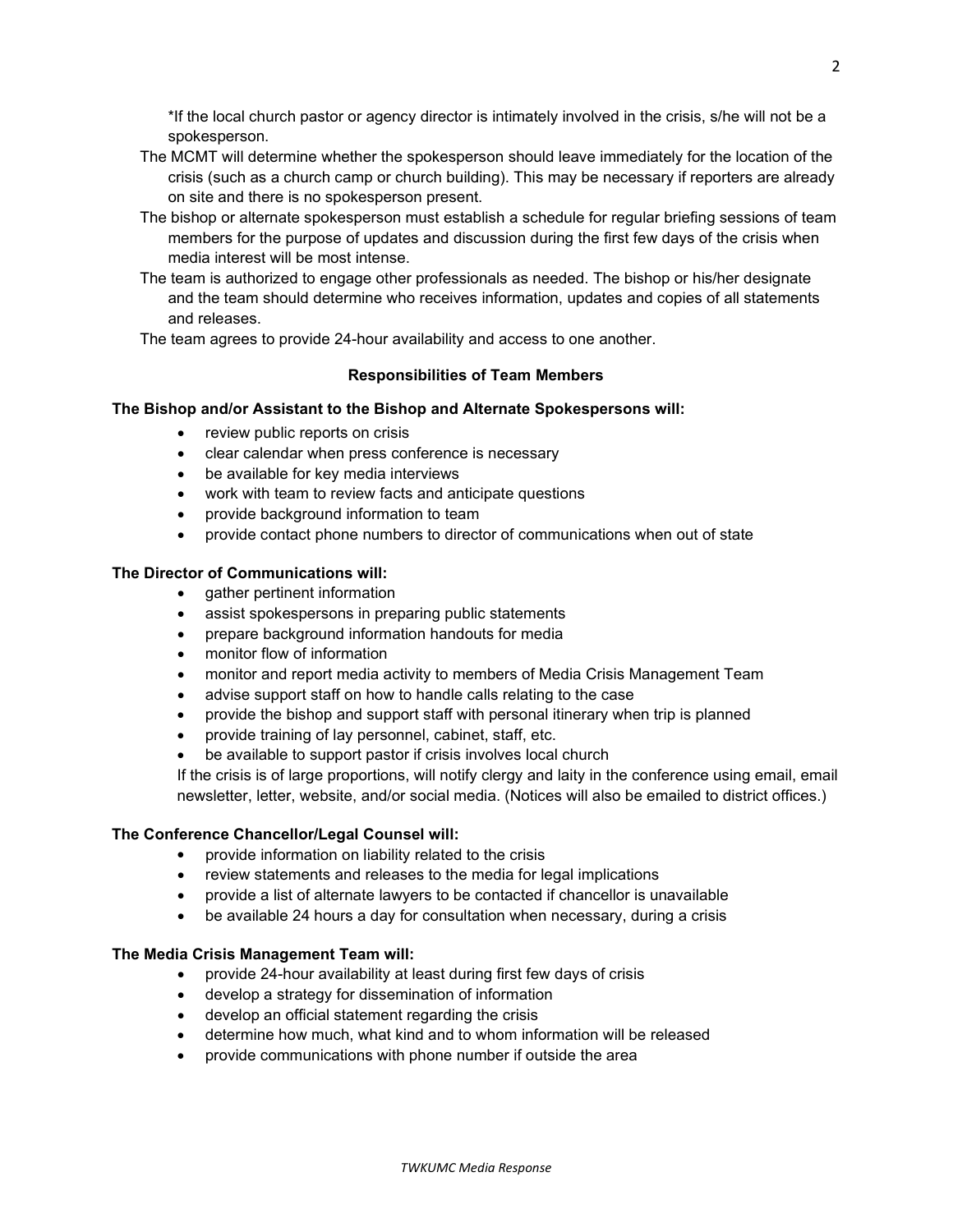#### **Conference/Church Support Staff will:**

- not answer questions; this is the sole responsibility of the spokespersons
- take written messages before allowing the caller to leave a voice message
- keep a time chart of all messages pertaining to the crisis using the log sheet
- direct calls as instructed by the Media Crisis Management Team
- keep copies of all messages related to the crisis
- assist the information flow as directed
- assist in collection of public statements and articles about crisis

#### **Remember:**

- If the crisis involves personnel, the bishop or appropriate authority may remove the individual immediately from his/her position. He/she can be reinstated if found innocent of charges.
- Team members and members of the support staff are required to document all conversations relating to the crisis, as well as keep a log of all media contacts.
- A log of all public statements should be kept in addition to any developments in the crisis. Be prepared to answer questions as to who is in charge, biographies of personalities, background information, knowledge of the church.
- If the crisis warrants it, the Media Crisis Management Team will make arrangements for security personnel to limit access to offices and for people to handle the telephones and serve as "runners" or provide hospitality.
- If the crisis is of large proportions, the director of communications will notify clergy and laity in the conference using whatever means necessary: email, email newsletter, letter, FAX, website, and/or social media. (Notices will be emailed to district offices that will be responsible for immediate distribution.)
- Prepare a pressroom. Phones and fax machines for media should be readily accessible. If possible, provide Internet connection. The site will be determined by location of crisis and availability of facilities.

#### **Crisis Review**

The Media Crisis Management Team will meet to review how the crisis unfolded and how it was handled. The team will consider:

What went well? What missteps were made? What problems could have been foreseen or avoided? What adjustments in the crisis management plan are needed? What loose ends need to be tied up?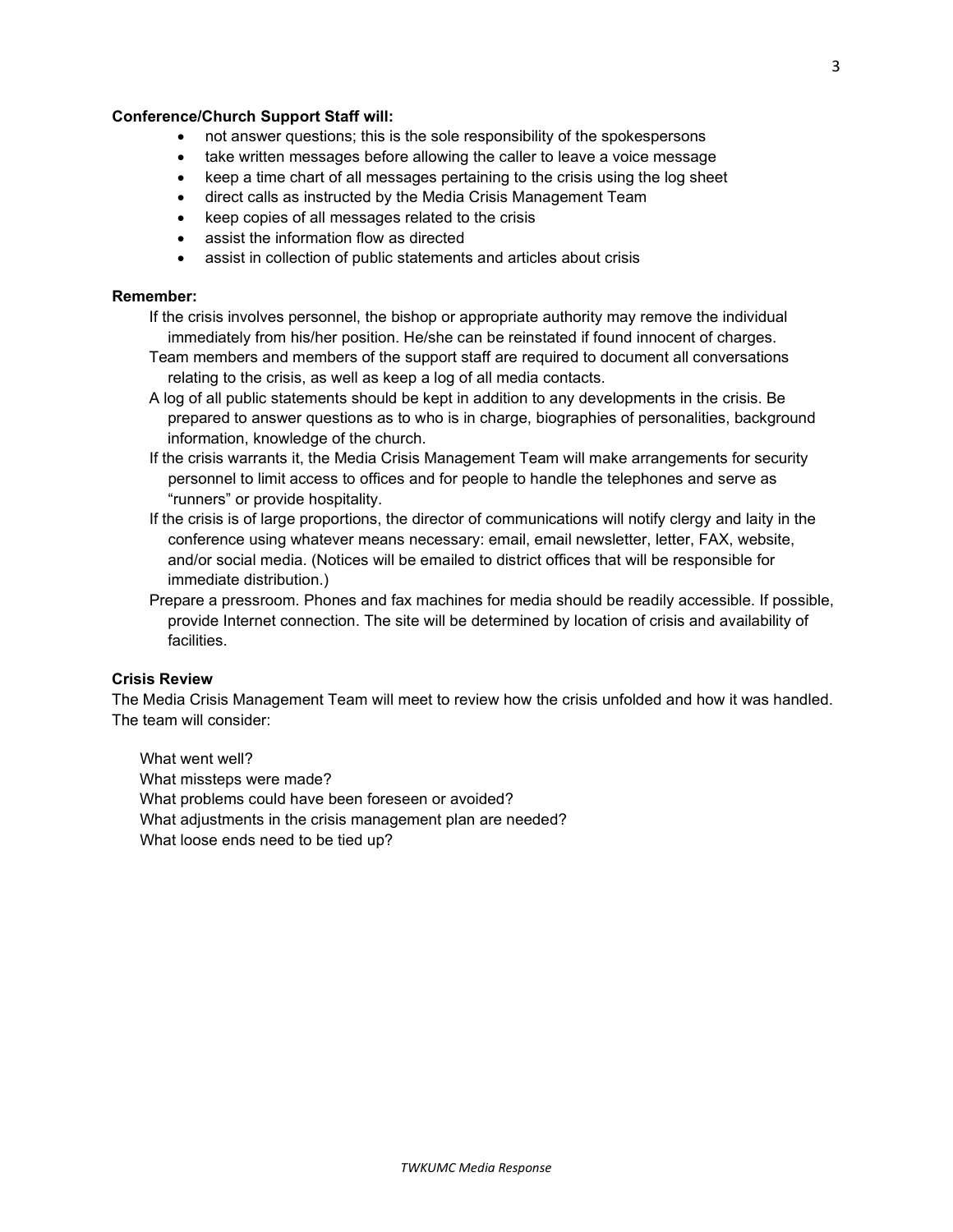## **Media Procedures for Church and Conference Staff**

#### **Handling Telephone Calls from Reporters**

Take a written message *(don't transfer to voicemail without taking message)* Use the Crisis Communications Telephone Log for Media Calls Get reporter's name, media outlet, direct phone number, and deadline Ask for topic of story Explain that church spokesperson will return the call Don't answer questions yourself Be polite, but firm Keep a copy of all written records of media calls

## **Hold Response**

#### *Telephone*:

"I want to make sure we give you the most accurate and up-to-date information. Our example the operation of the person) can best help you. If you give me your contact information, deadline, and topic that you're calling about, I'll have that person return your call as soon as possible."

#### *On-site:*

"Our job right now is to keep everyone safe. We understand that the media have a job to do. We're gathering information and our spokesperson will speak to reporters shortly."

#### **Handling Reporters On-Site**

Refer questions to pastor, conference communicator, or district superintendent Don't be hostile Don't give your personal opinion Don't speak "off the record" Don't use the term "no comment" Be polite, but firm

#### **Handling Casual Conversations or Questions about Crisis**

Don't speculate, repeat unconfirmed information, or express personal opinions Don't feel like you have to answer questions Do respond with a brief, positive, general statement

**Contact Information for** *Dependent Contact* (Appropriate Contact)

**Office #**\_\_\_\_\_\_\_\_\_\_\_\_\_\_\_\_\_\_\_\_\_\_\_\_ **Mobile#** \_\_\_\_\_\_\_\_\_\_\_\_\_\_\_\_\_\_\_\_\_\_\_\_

#### **Notification Process - The First 60 Minutes**

If you learn of the crisis through a media contact (not unusual), you have 60 minutes to make your first formal response. If you learn of the crisis through another contact, be prepared to be contacted by the media. **Your immediate responsibility is to contact your district superintendent.** This will activate the Immediate Crisis Response Team (ICRT) to prepare an initial statement.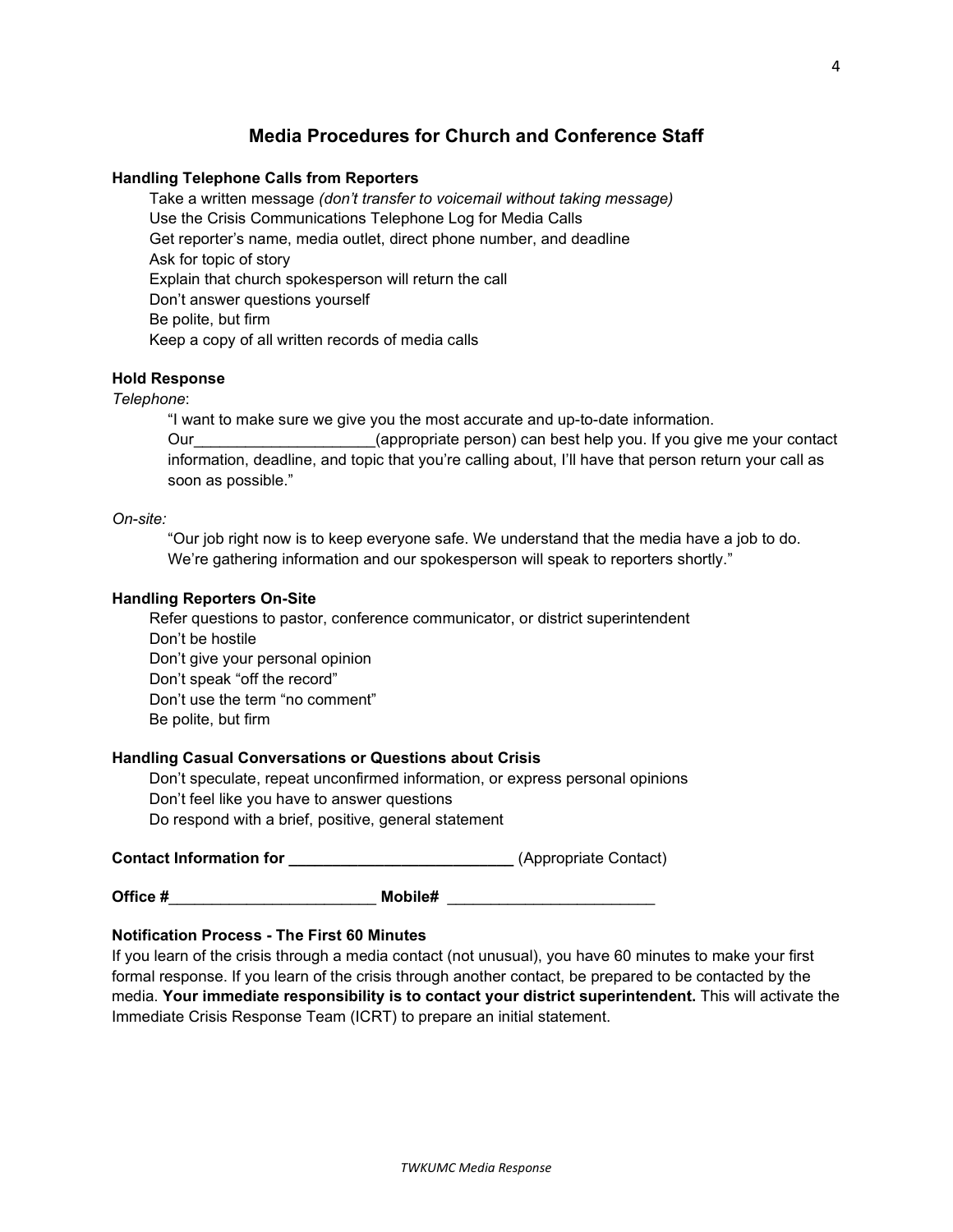## **Instruct staff to follow Media Procedures for Church and Conference Staff guidelines.**

If notified by media outlet requesting information, use the Hold Response and complete the Crisis Communications Telephone Log for Media Calls. (see Media Procedures for Church and Conference Staff guidelines)

Use this Hold Response to respond to requests for information. *"I want to make sure we give you the most accurate and up-to-date information possible. Our spokesperson can best help you. If you will give* me your contact information, deadline, and the topic that you're calling about, I'll have that person return *your call as soon as possible."*

First person aware of crisis contacts his/her district superintendent. (If this person cannot contact his/her district superintendent, then call must be placed to bishop's office: (615) 742-8834.

- District superintendent calls bishop's office, speaks to bishop or Assistant to the Bishop, explaining the crisis in a five-minute or less conversation.
- Bishop or Assistant to the Bishop makes decision whether or not to contact ICRT. If the decision is made that a media crisis might occur, ICRT will immediately assemble via conference call.

ICRT will assess the nature and extent of crisis by asking the following questions:

What is known about the situation? What is not known?

Who knows about the situation? What do they know?

What can we expect to occur during the next few hours/days?

What information can we release to the media and public immediately?

- Quickly uncover as many FACTS as possible before calling together the Media Crisis Management Team.
- The ICRT will prepare a one-paragraph statement to be distributed as soon as the facts are known. The statement will include facts (no suppositions) about what happened and what the Church intends to do. The statement will express compassion for all persons involved. **This IS the Church!**

#### **Crisis Communications Telephone Log for Media Calls**

Duplicate this sheet so a new page is available for logging every media call related to the crisis. Every call from the media related to the crisis is to be noted using a log sheet. An electronic log may also be used, but it is recommended that a paper log be maintained for convenience of those returning logs AND for possible court cases.

Copy the completed log sheet before giving it to the spokesperson. Place the copy in a file to be maintained for several years.

Never transfer a call to voicemail OR to the spokesperson before completing this log.

Support staff must not answer the reporter's questions. Decline politely and refer the reporter to the spokesperson.

#### **Name/location of person taking message**

**Date of call and Time of call**

**Reporter's name**

**Media outlet**

**Call back telephone number**